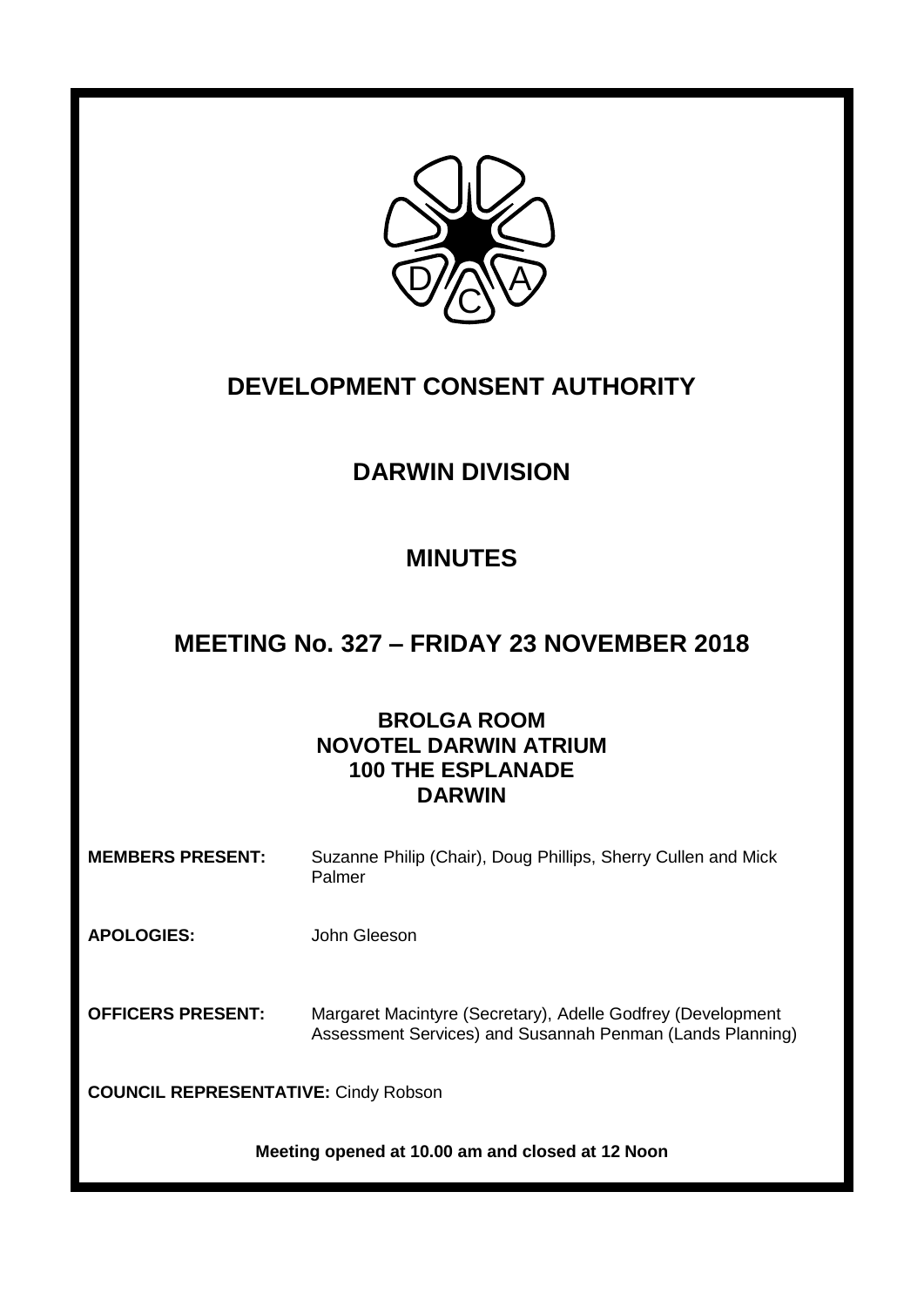**THE MINUTES RECORD OF THE EVIDENTIARY STAGE AND THE DELIBERATIVE STAGE ARE RECORDED SEPARATELY. THESE MINUTES RECORD THE DELIBERATIVE STAGE. THE TWO STAGES ARE GENERALLY HELD AT DIFFERENT TIMES DURING THE MEETING AND INVITEES ARE PRESENT FOR THE EVIDENTIARY STAGE ONLY.**

#### **ITEM 1 VERANDAH ADDITION TO AN EXISTING MULTIPLE DWELLING WITH A PA2018/0400 REDUCED SIDE SETBACK (UNIT 1) LOT 1120 (5) GARDENS HILL CRESCENT, TOWN OF DARWIN APPLICANT JB INDUSTRIES (NT) PTY LTD**

The applicant sent their apologies. Mr Steve Skinner (landowner) attended.

**RESOLVED** That, the Development Consent Authority vary the requirements of Clause 7.3 **199/18** (Building Setbacks of Residential Buildings) of the Northern Territory Planning Scheme, and pursuant to section 53(a) of the *Planning Act*, consent to the application to develop Lot 1120 (5) Gardens Hill Crescent, Town of Darwin for the purpose of a verandah addition to an existing multiple dwelling with a reduced side setback (unit 1), subject to the following conditions:

### **CONDITION PRECEDENT**

1. Prior to the commencement of works (including site preparation), a schematic plan demonstrating the on-site collection of stormwater and its discharge into the City of Darwin stormwater drainage system shall be submitted to and approved by the City of Darwin, to the satisfaction of the consent authority. The plan shall include details of site levels and council's stormwater drain connection point/s. The plan shall also indicate how stormwater will be collected on the site and connected underground to council's system.

### **GENERAL CONDITIONS**

- 2. The works carried out under this permit shall be in accordance with the drawings endorsed as forming part of this permit.
- 3. Any developments on or adjacent to any easements on site shall be carried out to the requirements of the relevant service authority to the satisfaction of the consent authority.
- 4. Stormwater is to be collected and discharged into the drainage network to the technical standards of and at no cost to the City of Darwin, to the satisfaction of the consent authority.
- 5. The owner of the land must enter into agreements with the relevant authorities for the provision of electricity facilities to the development shown on the endorsed plan in accordance with the authorities' requirements and relevant legislation at the time.

### **NOTES:**

1. The Power and Water Corporation advises that the Water and Sewer Services **Development** Development Section [\(landdevelopmentnorth@powerwater.com.au\)](mailto:landdevelopmentnorth@powerwater.com.au) and Power Network Engineering Section [\(powerconnections@powerwater.com.au\)](mailto:powerconnections@powerwater.com.au) should be

Page 2 of 15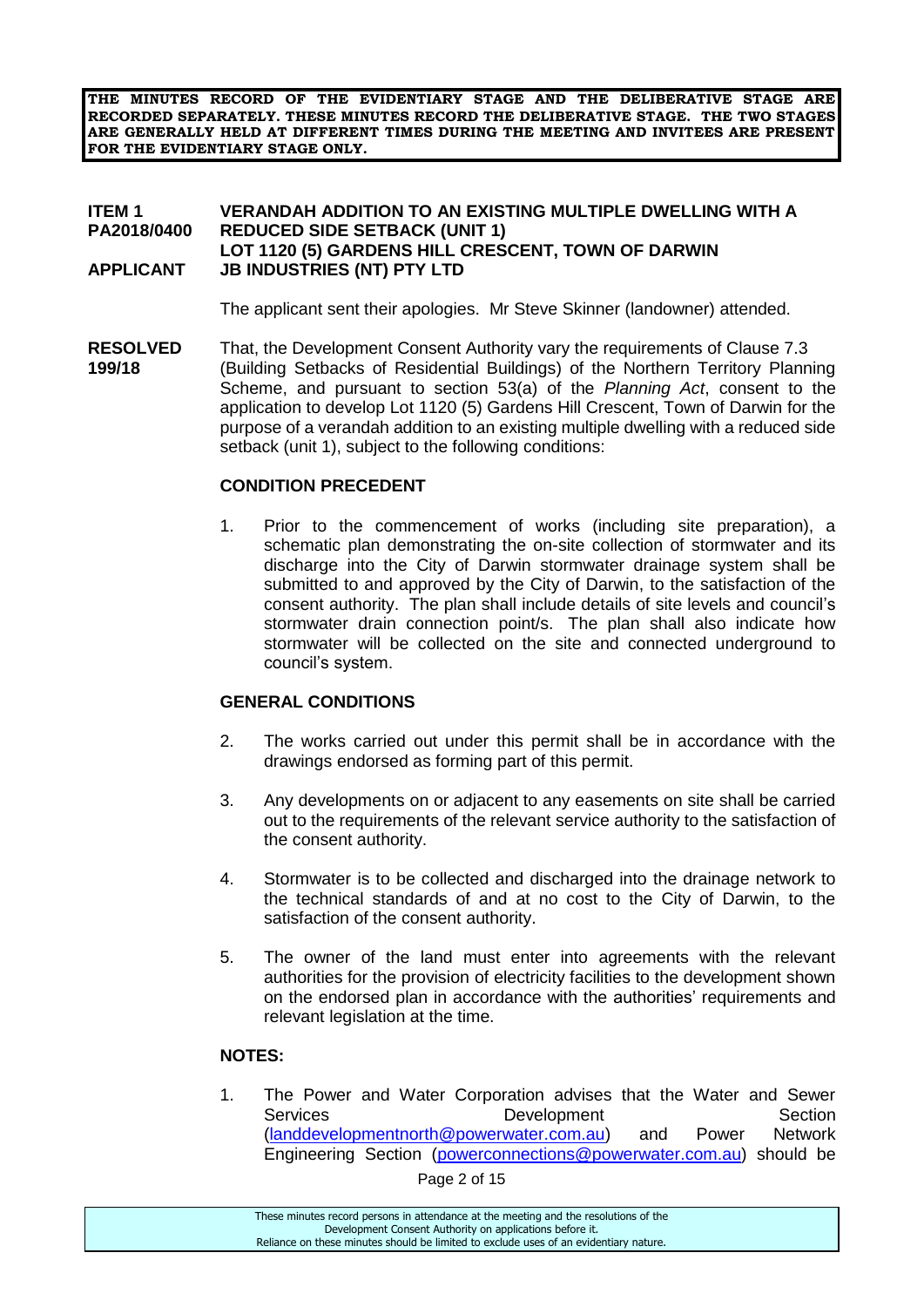contacted via email a minimum of 1 month prior to construction works commencing in order to determine the Corporation's servicing requirements, and the need for upgrading of on-site and/or surrounding infrastructure.

- 2. Any proposed works on/over City of Darwin property shall be subject to separate application to City of Darwin and shall be carried out to the requirements and satisfaction of City of Darwin.
- 3. The Northern Territory Environment Protection Authority advises that construction work should be conducted in accordance with the Authority's Noise Guidelines for Development Sites in the Northern Territory. The guidelines specify that on-site construction activities are restricted to between 7am and 7pm Monday to Saturday and 9am to 6pm Sunday and Public Holidays. For construction activities outside these hours refer to the guidelines for further information.

## **REASONS FOR THE DECISION**

1. Pursuant to section 51(a) of the *Planning Act,* the consent authority must take into consideration the planning scheme that applies to the land to which the application relates.

The development proposed is consistent with the purpose of Zone MD (Multiple Dwelling Residential) of the Northern Territory Planning Scheme. However, it is not compliant with Clause 7.3 (Building Setbacks of Residential Buildings), specifically with regard to the side setback requirements. There are special circumstances, as set out below, to vary this clause.

2. Pursuant to Clause 2.5 (Exercise of Discretion by the Consent Authority) of the Northern Territory Planning Scheme, the authority may consent to a development that does not meet the standard set out in Part 4 and 5 of the Planning Scheme where it is satisfied that special circumstances justify the granting of consent.

Special circumstances exist to vary Clause 7.3 (Building Setbacks for Residential Buildings and Ancillary Structures) due to the location of the pool directly behind the house, which limits the availability of useable space for increasing the size and functionality of the existing patio area. In addition, the subject property boundary has an eclectic array of elements and already has two boundary walls associated with the adjacent multiple dwelling development.

3. Pursuant to section 51(n) of the *Planning Act,* the consent authority must take into consideration the potential impact on the existing and future amenity of the area in which the land is situated.

It is anticipated that the verandah will not have a detrimental effect on residential amenity as it will largely be concealed by an existing dividing fence, which will ameliorate any potential impact in terms of the massing of the structure. Furthermore, the solid wall will help with sound attenuation between the outdoor areas of the subject place and its southern adjacent neighbour; and remove overlooking/privacy concerns that currently exist. The applicant advised at the public hearing of the application that they had liaised directly with the owner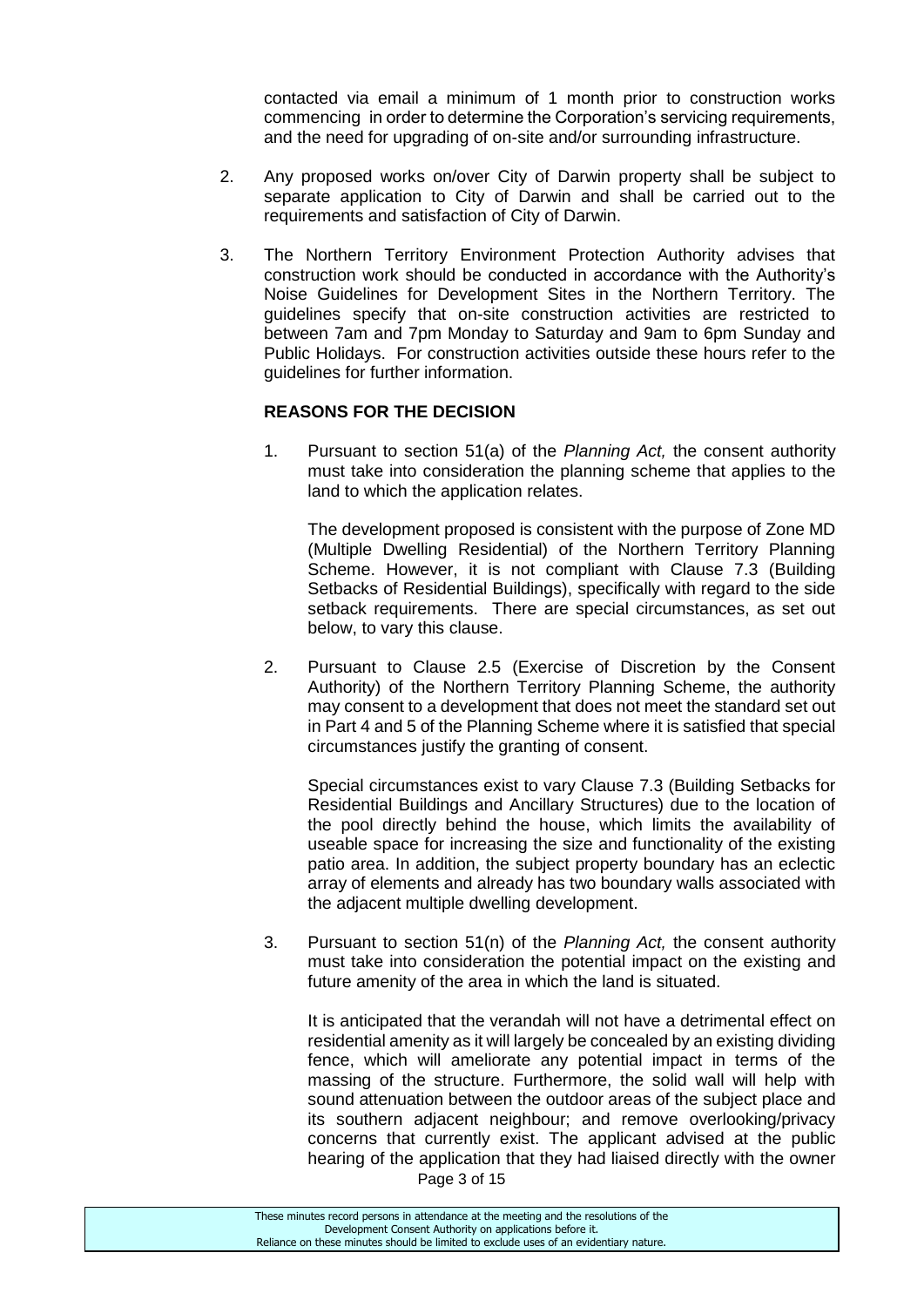of the southern affected property who raised no concerns with regard to the proposal after clarifying that the wall will not exceed the height of the existing building on the boundary of neighbouring properties. This advice is corroborated by the fact that no submissions were received in relation to the proposal during the exhibition period.

The requirement for a stormwater management plan to the requirements of Council will ensure that stormwater run-off is appropriately managed and directed away from the adjacent lot.

**ACTION:** Notice of Consent and Development Permit

#### **ITEM 2 SUBDIVISION TO CREATE 513 LOTS IN TWO STAGES PA2017/0569 LOT 4873 (577) LEE POINT ROAD, TOWN OF NIGHTCLIFF APPLICANT NORTHERN PLANNING CONSULTANTS PTY LTD**

DAS tabled two additional public comments received from Emma Fitzsimons and Mirjam Kaestli.

Mr Brad Cunnington (Northern Planning Consultants Pty Ltd), Mr Darron Lyons (The Red Shed), Mr Chris Grimm, Ms Natalie Wynn and Ms Keely Hutton (DHA) Mr David Bramley (Cardno) and Mr Aaron Organ (Ecology and Heritage Partners) attended.

Mr Cunnington tabled three photos showing existing dwelling examples of houses on small lots.

Submitters who sent their apologies: - Ms Kym Tucker and Ms Tracey Tomlinson.

Submitters who attended:- Mr Jahde Dennis, Ms Heather Ferguson, Mr Andris Bergs, Ms Emma Fitzsimons and representing PLan – Ms Margaret Clinch and two others.

**RESOLVED** That, the Development Consent Authority vary the requirements of Clause 11.2.3 **200/18** (Lot Size and Configuration in Residential Subdivisions) of the Northern Territory Planning Scheme and pursuant to section 53(a) of the *Planning Act*, consent to the application to develop Lot 4873 (577) Lee Point Road, Town of Nightcliff for the purpose of a subdivision to create 513 lots in two stages, subject to the following conditions:

### **CONDITIONS PRECEDENT**

- 1. Prior to the endorsement of plans and prior to the commencement of works (including site preparation), amended plans are to be submitted showing:
- (a) A 7m carriageway included within the 15m local road reserve, to the requirements of the City of Darwin.
- (b) The removal of the lake, or otherwise the written consent of the City of Darwin and Medical Entomology, Department of Health for this feature.
- (c) The minor boundary changes submitted during assessment of the application.

The above is to be completed to the satisfaction of the consent authority.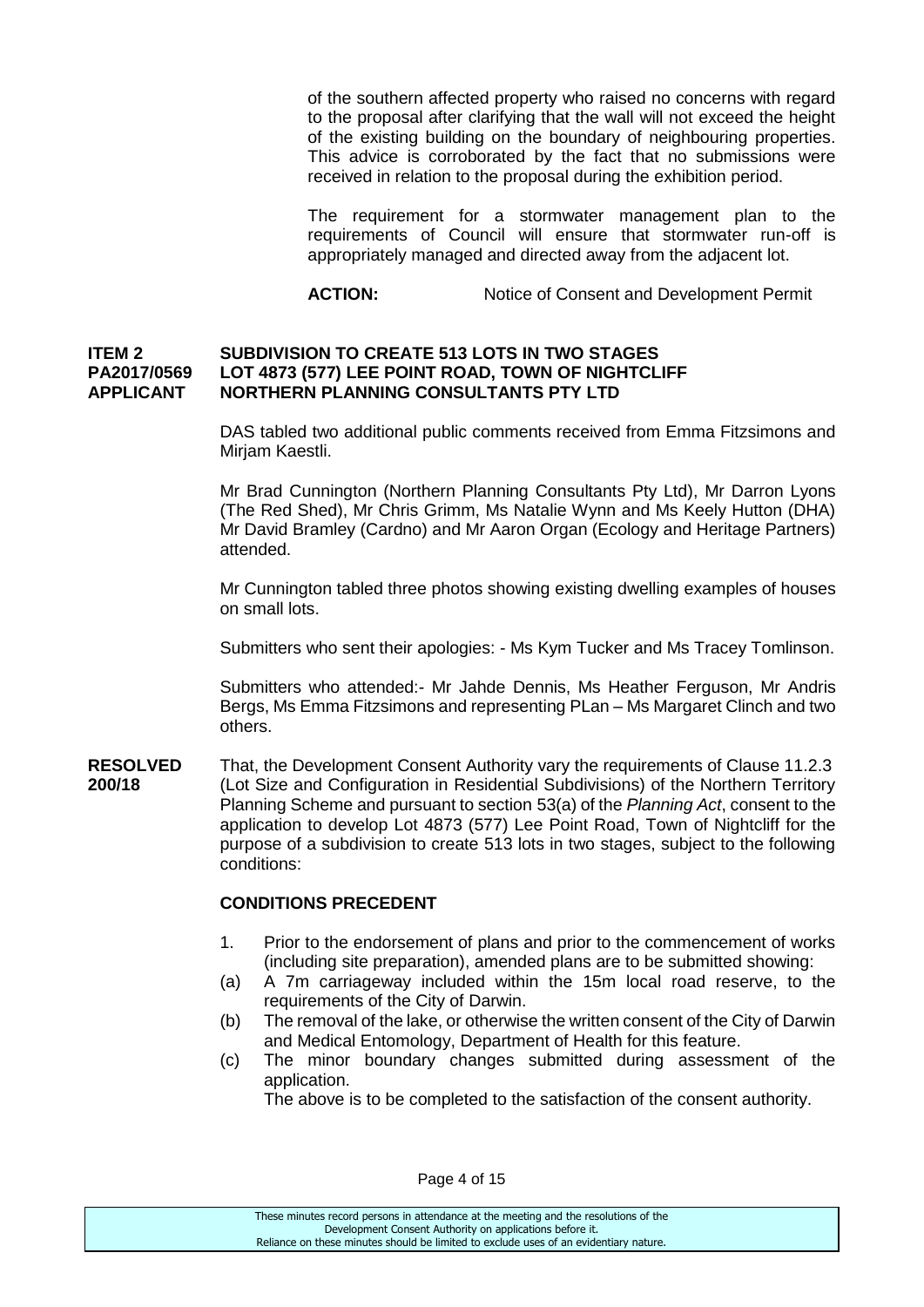- 2. Prior to the endorsement of plans and prior to the commencement of works (including site preparation), the proponent is to develop and commence implementation of a monitoring program to quantify impacts on shorebirds. The program is to be developed on the advice of the Flora and Fauna division, Department of Environment and Natural Resources, Wildlife and Heritage division, Department of Tourism and Culture, to the satisfaction of the consent authority.
- 3. Prior to the endorsement of plans and prior to the commencement of works (including site preparation, the proponent is to prepare a Construction and Environmental Management Plan. The Plan is to address waste management, traffic control, haulage routes,

stormwater drainage, and how Council land will be managed during construction, to the requirements of the City of Darwin.

The Plan is also to address dust, noise and vibration impacts, and waste management, and include processes for:

- communicating anticipated impacts of construction to stakeholders;
- the reporting of, and responding to complaints; and
- identifying when there are unexpected and unacceptable impacts to stakeholders and amending construction practices as appropriate, on the advice of the Environment division, Department of Environment and Natural Resources. The Plan must demonstrate compliance with NT EPA Noise Guidelines for Development Sites, and the NT EPA Noise Management Framework Guideline, and is also to include scope for regular review and updates and include the schedule for construction stages. The above is to be completed to the satisfaction of the consent authority.
- 4. Prior to the endorsement of plans and prior to the commencement of works (including site preparation), the design and specifications of the on-site collection of stormwater and its discharge into the City of Darwin stormwater drainage system or another location shall be submitted to and approved by the City of Darwin, Medical Entomology, Department of Health, and the Park Development division, Department of Tourism and Culture, to the satisfaction of the consent authority.

The stormwater design should be completely free draining to avoid the potential for mosquito breeding during low flow periods. All discharge drains to the conservation reserve must be fitted with concrete low flow inverts that terminate at a free draining tidal area.

Access to, and maintenance of the discharge drains in the Casuarina Coastal Reserve must be clarified and accepted by the Park Development division, Department of Tourism and Culture, and Medical Entomology, Department of Health.

- 5. Prior to the endorsement of plans and prior to the commencement of works (including site preparation), a landscape plan is to be prepared and must be generally in accordance with the landscape concept submitted with the application but modified as follows:
- (a) The plan is to address landscaping details for all proposed road reserves and public areas, to the approval of the City of Darwin.
- (b) The plan is to include, and confirm the location of the 50m open wind buffer to the western edge of the monsoon forest boundary (or the edge of the escarpment if this is closer). The 50m open wind buffer is to comprise tallgrowing, long-lived, hardy native trees, with a mature tree crown coverage of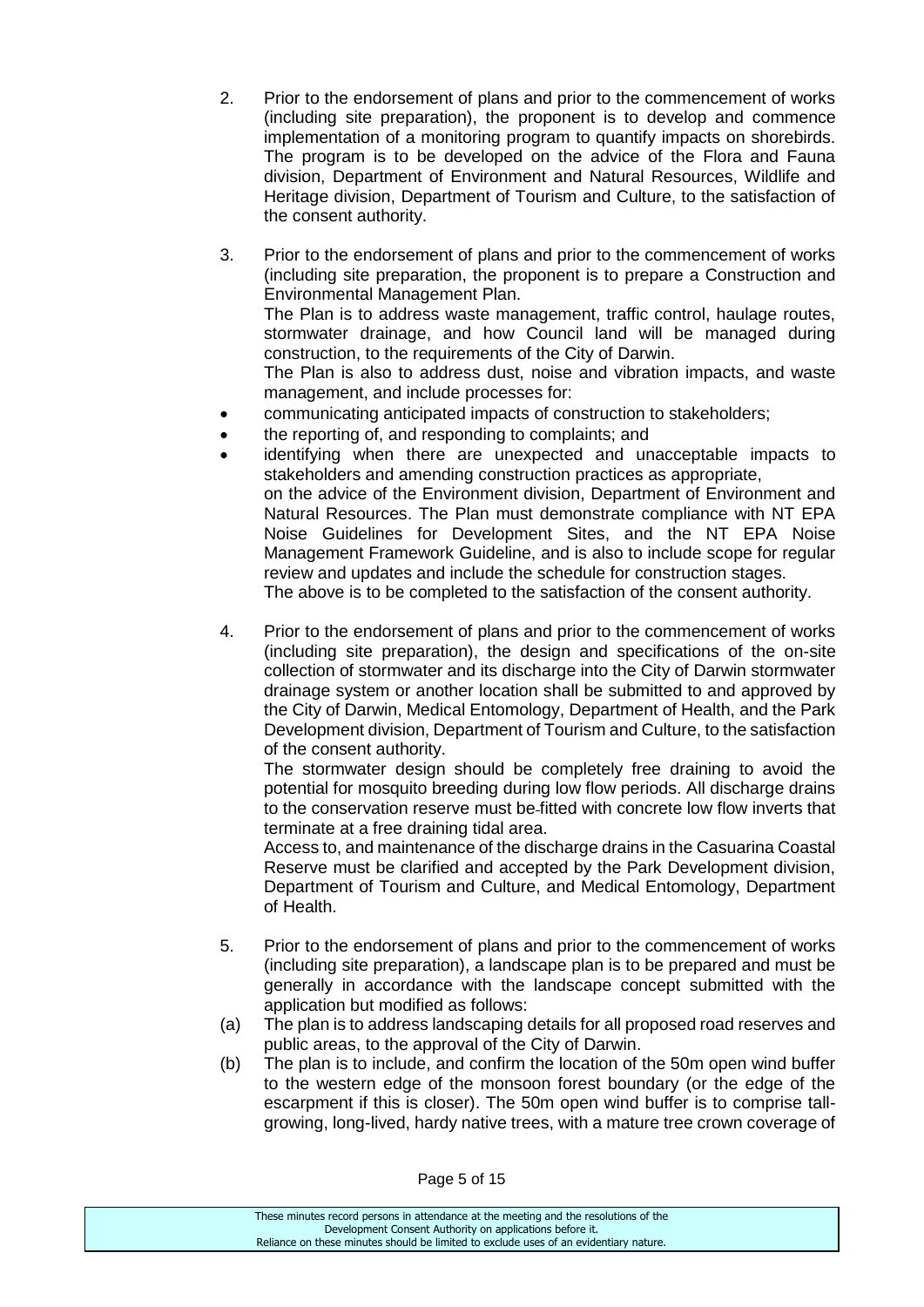approximately 10% only, on the advice of Medical Entomology, Department of Health.

- (c) The plan is to include the location and design of trails through the conservation area, to the approval of the Park Development division, Department of Commission.
- (d) The plan is to demonstrate that mature trees in the Casuarina Coastal Reserve have been preserved, on the advice of the Aboriginal Areas Protection Authority. The above is to be completed to the satisfaction of the consent authority.

6. Prior to the commencement of works, an Erosion and Sediment Control Plan (ESCP) is to be submitted to and approved by the consent authority of the advice of the Rangelands division, Department of Environment and Natural Resources. The ESCP must be developed by a Certified Professional in Erosion and Sediment Control (CPESC) and should detail methods and treatments for minimising erosion and sediment loss from the site during both the clearing and establishment phases of the development. Information regarding erosion and sediment control and ESCP content is available at [www.austieca.com.au](http://www.austieca.com.au/) and the NTG website: [https://nt.gov.au/environment/soil-land-vegetation.](https://nt.gov.au/environment/soil-land-vegetation) The ESCP should be

7. Prior to the endorsement of plans and prior to the commencement of works (including site preparation), a site earthworks plan indicating finished levels of all proposed lots is to be submitted to and approved by the City of Darwin to the satisfaction of the consent authority. All cut and fill works are to be designed to eliminate the need for excessive cut/fill/retaining wall works for the proposed lots.

emailed for assessment to: [developmentassessment.denr@nt.gov.au.](mailto:developmentassessment.denr@nt.gov.au)

- 8. Prior to the endorsement of plans and prior to the commencement of works (including site preparation), traffic management details including amendments to the proposed road configurations to meet the relevant subdivision and development quidelines are to be provided to the requirements of the City of Darwin, to the satisfaction of the consent authority.
- 9. Prior to the endorsement of plans and prior to the commencement of works (including site preparation), public transport details including bus stop locations and designs, and a route that considers the staging of the development are to be provided to the requirements of Transport and Civil Services, Department of Infrastructure, Planning and Logistics, to the satisfaction of the consent authority.
- 10. Prior to the commencement of works, a proposed zoning plan must be submitted to and approved by the consent authority. The zoning plan must be consistent with the description given in the application.

## **CONDITIONS**

- 11. The works carried out under this permit shall be in accordance with the drawings endorsed as forming part of this permit.
- 12. The development must proceed in the order of stages as shown on the endorsed plan unless otherwise agreed in writing by the consent authority.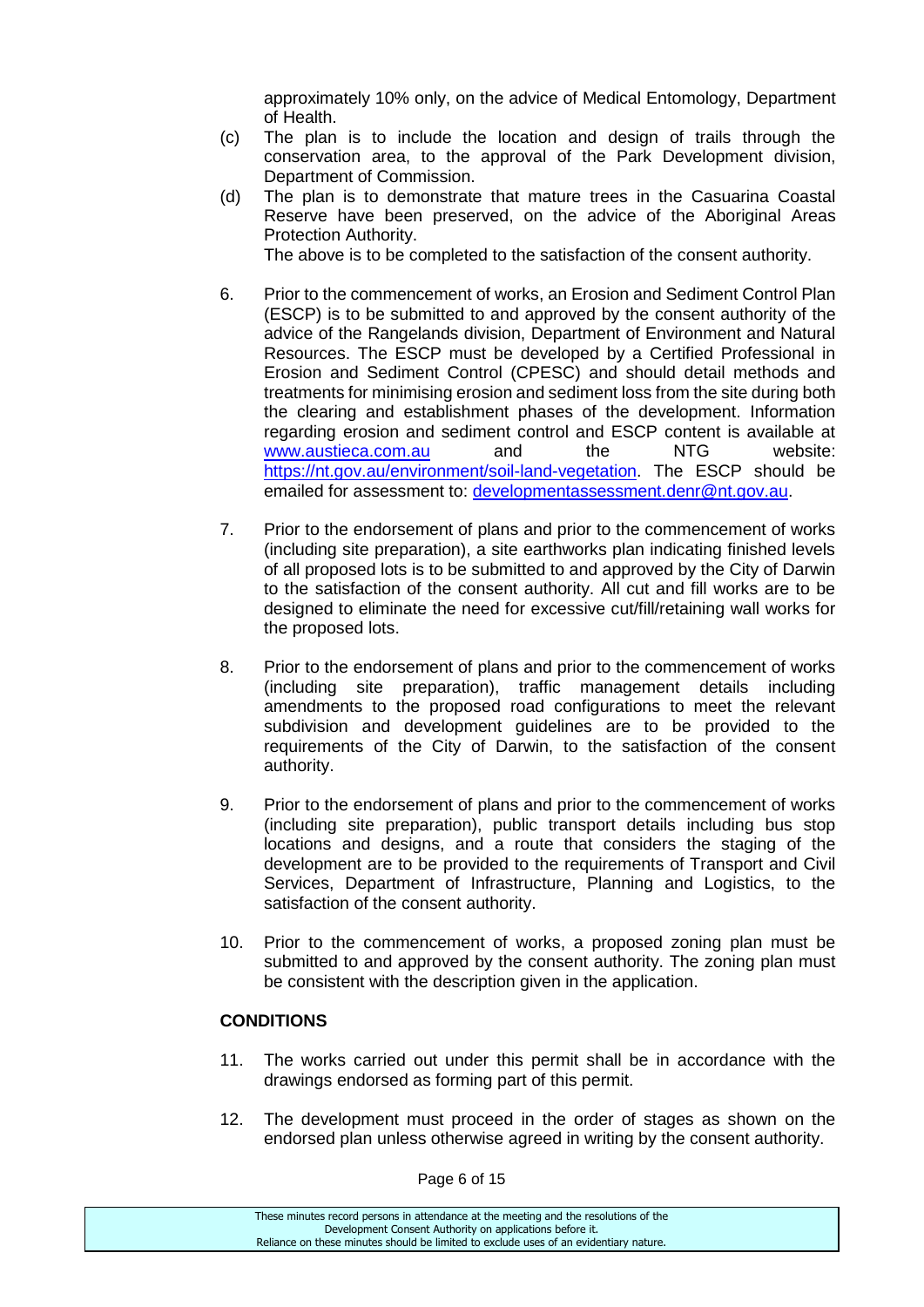- 13. The owner of the land must enter into agreements with the relevant authorities for the provision of water supply, sewerage facilities, electricity services and telecommunication services to each lot shown on the endorsed plan in accordance with the authorities' requirements and relevant legislation at the time.
- 14. All existing and proposed easements and sites for existing and required utility services must be vested in the relevant authority for which the easement or site is to be created on the plan of subdivision submitted for approval by the Surveyor General.
- 15. Any developments on or adjacent to any easements on site shall be carried out to the requirements of the relevant service authority to the satisfaction of the consent authority.
- 16. All proposed roads to be created on the plan of subdivision submitted for approval by the Surveyor General must be dedicated to the relevant Northern Territory or local government authority.
- 17. The monitoring program to quantify impacts on shorebirds is to be implemented on the advice of the Flora and Fauna division, Department of Environment and Natural Resources, Wildlife and Heritage division, Department of Tourism and Culture, to the satisfaction of the consent authority. The results and annual updates from the program must be made publically available.
- 18. The Construction and Environmental Management Plan is to be implemented on the advice of the City of Darwin, and the Environment division, Department of Environment and Natural Resources, to the satisfaction of the consent authority. The Plan is also to remain publically available for the duration of construction.
- 19. Engineering design and specifications for the proposed and affected roads, street lighting, stormwater drainage, site earthworks, vehicular access, pedestrian/ cycle corridors and streetscaping are to be to the technical requirements of City of Darwin, to the satisfaction of the consent authority and all approved works constructed at the owner's expense. Any street and reserve lighting directly visible from the beach is also to be provided on the advice of the Environment division, Department of Environment and Natural Resources, with regards to demonstrating details of how the Western Australian Guideline for Protecting Marine Turtles from Light Impacts (WA EPA, 2010) have been incorporated.
- 20. Before the use commences the owner must, in accordance with Part 6 of the *Planning Act*, pay a monetary contribution to the City of Darwin for the upgrade of local infrastructure, in accordance with its Lee Point Road Roadwork Contribution Plan.
- 21. Stormwater is to be collected and discharged into the drainage network to the technical standards of the City of Darwin, the Medical Entomology division of the Department of Health, and the Park Development division, Department of Tourism and Culture, to the satisfaction of the consent authority.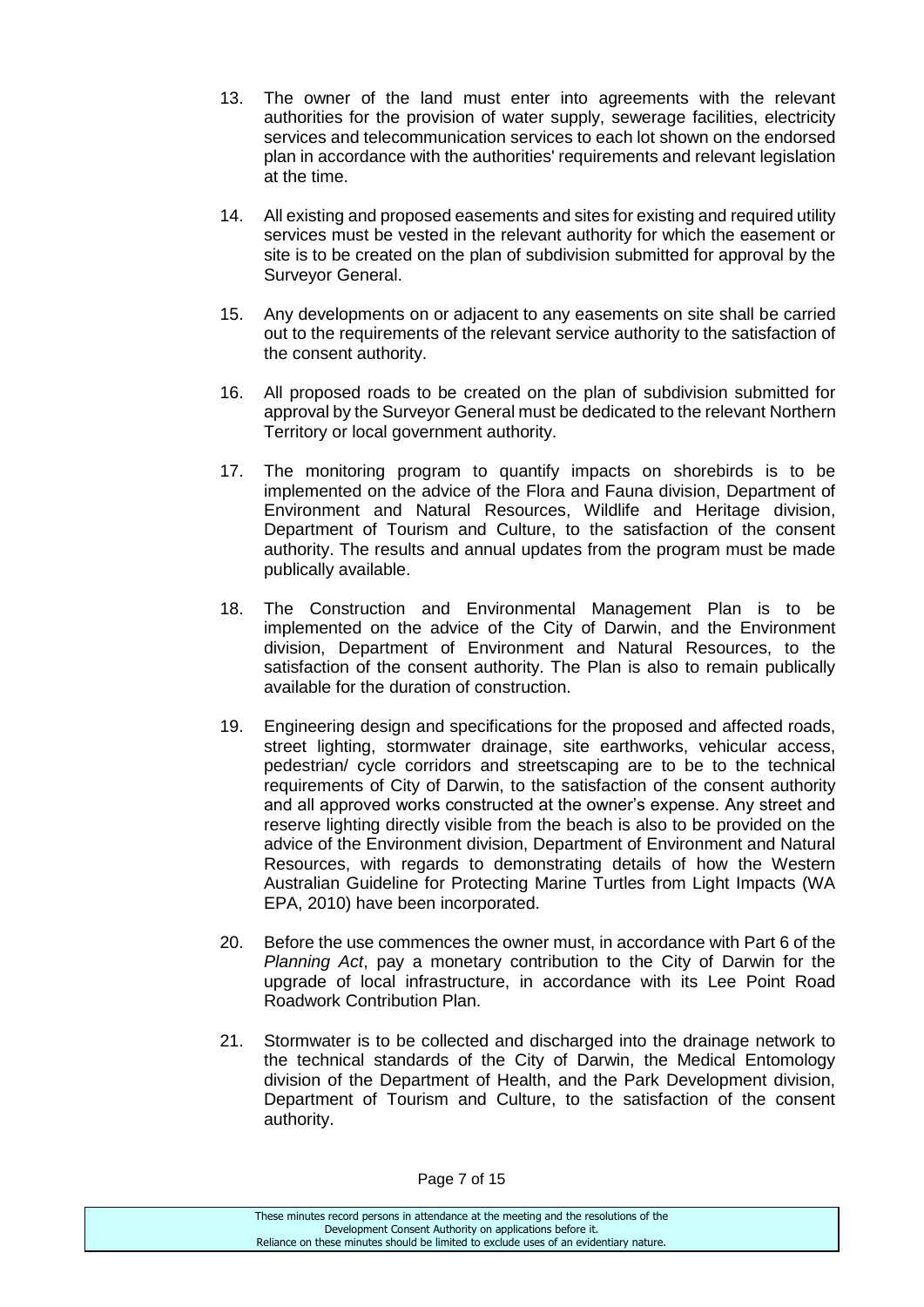- 22. The applicant is to demonstrate all discharge drains, including the end of point of the drains in the Casuarina Coastal Reserve, include suitable access to allow for maintenance on the advice of the Park Development division, Department of Tourism and Culture, and Medical Entomology, Department of Health, to the satisfaction of the consent authority.
- 23. The landscaping works shown on the endorsed plans must be carried out and completed to the satisfaction of Medical Entomology, Department of Health, the Park Development division, Department of Tourism and Culture, and the Aboriginal Areas Protection Authority, to the satisfaction of the consent authority.
- 24. All works relating to this permit are to be undertaken in accordance with the approved Erosion and Sediment Control Plan to the requirements of the consent authority on the advice of the Rangelands division, Department of Environment and Natural Resources.
- 25. Any offset or offset management plan required by the Australian Government with respect to the significant residual impact to the black-footed tree-rat (Mesembriomys gouldii gouldii) is to be completed, on the advice of the Flora and Fauna division, Department of Environment and Natural Resources, to the satisfaction of the consent authority.
- 26. A qualified person, under section 68 of the *Waste Management and Pollution Control Act*, must provide certification that the site is suitable for the intended use on the advice of the Environment division, Department of Environment and Natural Resources, to the satisfaction of the consent authority.
- 27. The proponent must ensure that only clean fill (virgin excavated natural material) is accepted and that the fill has been adequately assessed as being suitable for its intended use, to the requirements of the Environment division, Department of Environment and Natural Resources.
- 28. Before the issue of Titles, the developer is to provide written confirmation (in the form of plans or drawings) demonstrating that all lots less than 600m² for single dwellings allow for future vehicle access via a single driveway unrestricted by street infrastructure (including any power, water, sewer, or stormwater infrastructure) which demonstrates that a 3.5m driveway can be located on each lot whilst ensuring that each lot's street frontage has a minimum continuous length of 6.5m, to the satisfaction of the consent authority.

## **NOTES:**

- 1. Consent is required for any changes to the approved staging of the subdivision and the applicant should contact Development Assessment Services on (08) 8999 6046 for more information.
- 2. The Power and Water Corporation advises that the Water and Sewer Services Development Section (landdevelopmentnorth@powerwater.com.au) and Power Network Engineering Section (powerconnections@powerwater.com.au) should be contacted via email a minimum of one month prior to construction works commencing to determine the Corporation's servicing requirements, and the need for upgrading of on-site and/or surrounding infrastructure.

Page 8 of 15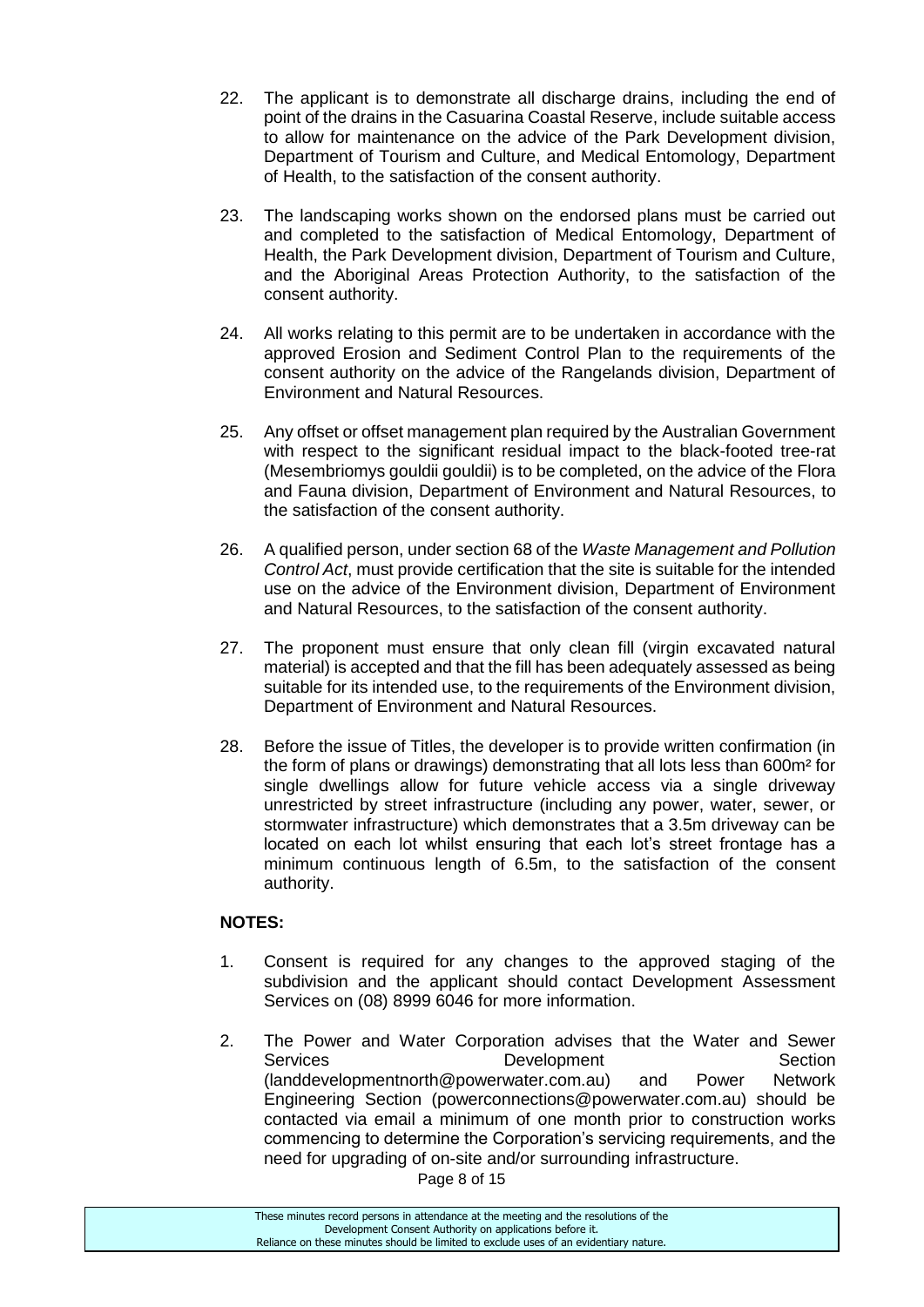- 3. If you choose nbn to service your development, you will need to enter into a development agreement with nbn. The first step is to register the development via http://www.nbnco.com.au/develop-or-plan-with-thenbn/new-developments.html once registered nbn will be in contact to discuss the specific requirements for the development. Nbn requires you to apply at least 3 months before any civil works commence. All telecommunications infrastructure should be built to nbn guidelines found at [http://www.nbnco.com.au/develop-or-plan-with-the-nbn/new](http://www.nbnco.com.au/develop-or-plan-with-the-nbn/new-developments/builders-designers.html)[developments/builders-designers.html](http://www.nbnco.com.au/develop-or-plan-with-the-nbn/new-developments/builders-designers.html)
- 4. The Northern Territory Environment Protection Authority advises that construction work should be conducted in accordance with the Authority's Noise Guidelines for Development Sites. The guidelines specify that on-site construction activities are restricted to between 7am and 7pm Monday to Saturday and 9am to 6pm Sunday and Public Holidays. For construction activities outside these hours refer to the guidelines for further information.
- 5. Any proposed works which fall within the scope of the *Construction Industry Long Service Leave and Benefits Act* must be notified to NT Build by lodgement of the required Project Notification Form. Payment of any levy must be made prior to the commencement of any construction activity. NT Build should be contacted via email (info@ntbuild.com.au) or by phone on 08 89364070 to determine if the proposed works are subject to the Act.
- 6. As part of any subdivision, the parcel numbers for addressing should comply with the Australian Standard (AS/NZS 4819:2011). For more information contact Survey and Land Records surveylandrecords@nt.gov.au 08 8995 5354. The numbers shown on the plans endorsed as forming part of this permit are indicative only and are not for addressing purposes.
- 7. All new roads, including alterations and extensions to existing roads, are required to be named under the *Place Names Act*. You should immediately make application to the Place Names Committee to commence the road naming process. Contact the Place Names Unit on 08 8995 5333 or [place.names@nt.gov.au](mailto:place.names@nt.gov.au)
- 8. The Northern Territory Environment and Protection Authority has advised that the proponent must comply with their General Environment Duty provided by section 12 of the *Waste Management and Pollution Control Act*.
- 9. There are statutory obligations under the *Weeds Management Act* to take all practical measures to manage weeds on the property. For advice on weed management please contact the Rangelands division, Department of Environment and Natural Resources.

## **REASONS FOR THE DECISION**

1. Pursuant to section 51(a) of the *Planning Act*, the consent authority must take into account the planning scheme that applies to the land to which the application relates.

Page 9 of 15 The land is located in Zones FD (Future Development) and CN (Conservation) of the Northern Territory Planning Scheme. Clause 14.1.5 (Planning Principles for the Lee Point Area Plan) applies to the development and the development is found to be generally complying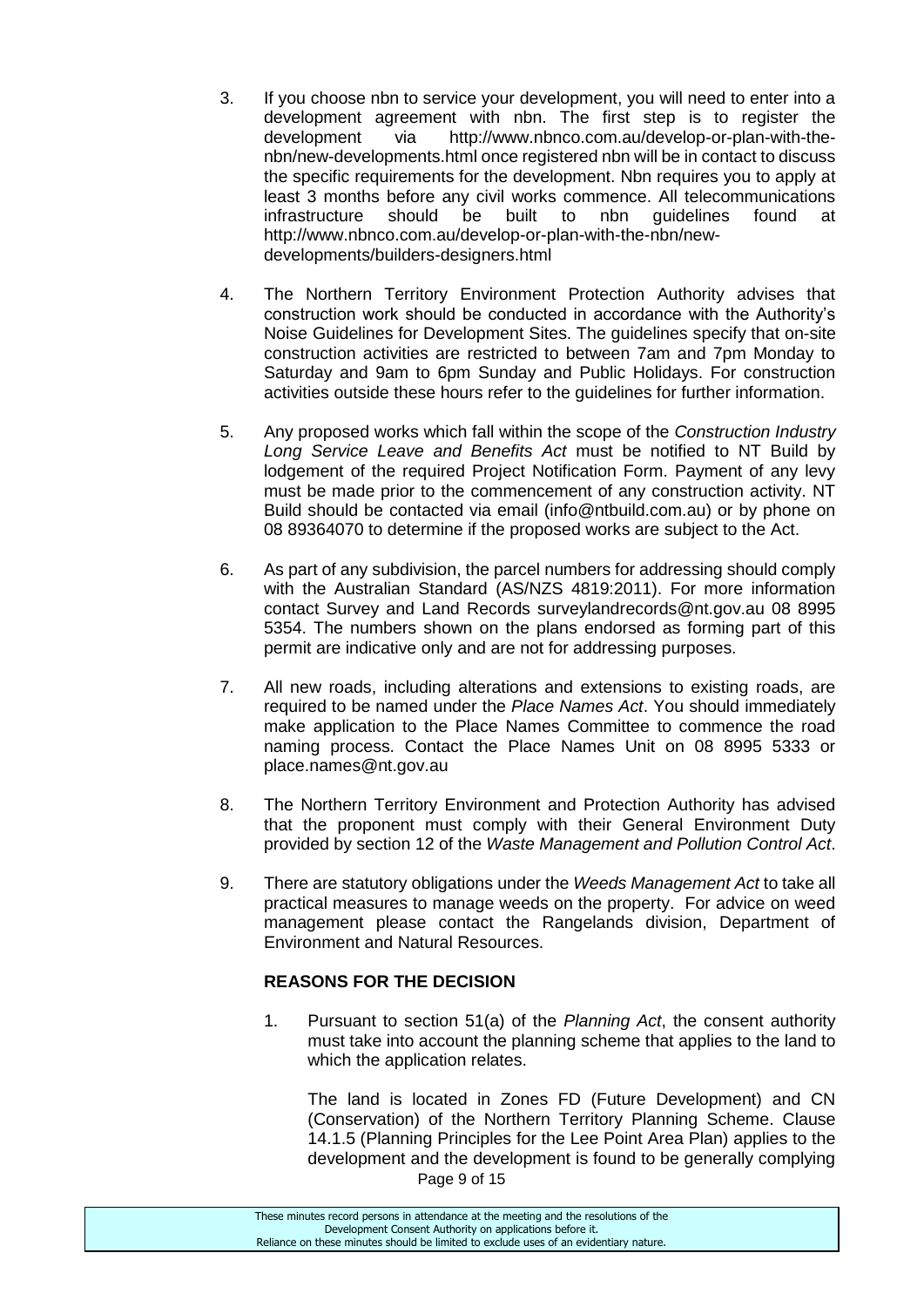with the broad design principles, including the land uses and densities proposed, the road layout, and areas required to be set aside for conservation.

The design responds to the Lee Point Area Plan by locating new lots entirely above the escarpment, and the application has demonstrated environmental and engineering measures to achieve an appropriate stormwater quality and to ensure no increase in peak flows from the development. The design retains "the bunkers" as a remnant site feature relating to the historic use of the land for Defence activities and includes purpose built viewing platforms, signs and landscaping in this area.

The majority of lots have been designed to have their longest axis facing east-west in order to reduce direct morning and afternoon sun. A number of north-south roads also encourage the prevailing northwest (wet season) and south-east (dry season) breezes. The shading of walls and windows including at the western edge of each lot will rely on eaves and landscaping within the lot boundary.

The landscaping provided will contribute towards a quality public realm which is responsive to local conditions, and includes playgrounds, picnic facilities, shelters and fitness stations, an extensive shared path network, trees which are top end native species, and the protection and relocation of cycads.

The subdivision promotes access to Lyons to the south with the extension on Damabila Drive, plus four road connections to Lee Point Road to the east. The road layout facilitates route choice and is reflective of the main connections shown on the area plan. A future bus route will connect the majority of residents within 400m of public transport. An extensive pedestrian/cyclist network is shown.

The mix of uses shown in the tourism/commercial area including lots for higher residential densities is consistent with the area plan. The application states that the tourist component is to take advantage of the coastal location and to maximise views from the side. Future developments in this area will require separate planning applications for built form including assessment of building heights.

The residential lot mix shown on the Area Plan ranges from 10 – 80 dwellings per hectare. The lot mix includes:

- $\bullet$  18% of lots as 360 449m2 ('Courtyard' lots);
- 33% as 450 539m2 ('Villa' lots);
- 26% as 540 599m2 ('Small' lots); and
- 23% as >600m2 ('Traditional' lots).

The northern and southern most precincts are intended for  $10 - 20$ dwellings per hectare and achieve a density of 11.1 and 13.2 dwellings per hectare respectively. Either side of the main street precinct are intended for 20 – 40 dwellings however lots are proposed to be developed as single dwellings at a lower density of 14.2 dwellings per hectare to the north and 11.6 dwellings per hectare to the south. The main street precinct intended for 60 – 80 dwellings per hectare is

Page 10 of 15

| These minutes record persons in attendance at the meeting and the resolutions of the  |
|---------------------------------------------------------------------------------------|
| Development Consent Authority on applications before it.                              |
| Reliance on these minutes should be limited to exclude uses of an evidentiary nature. |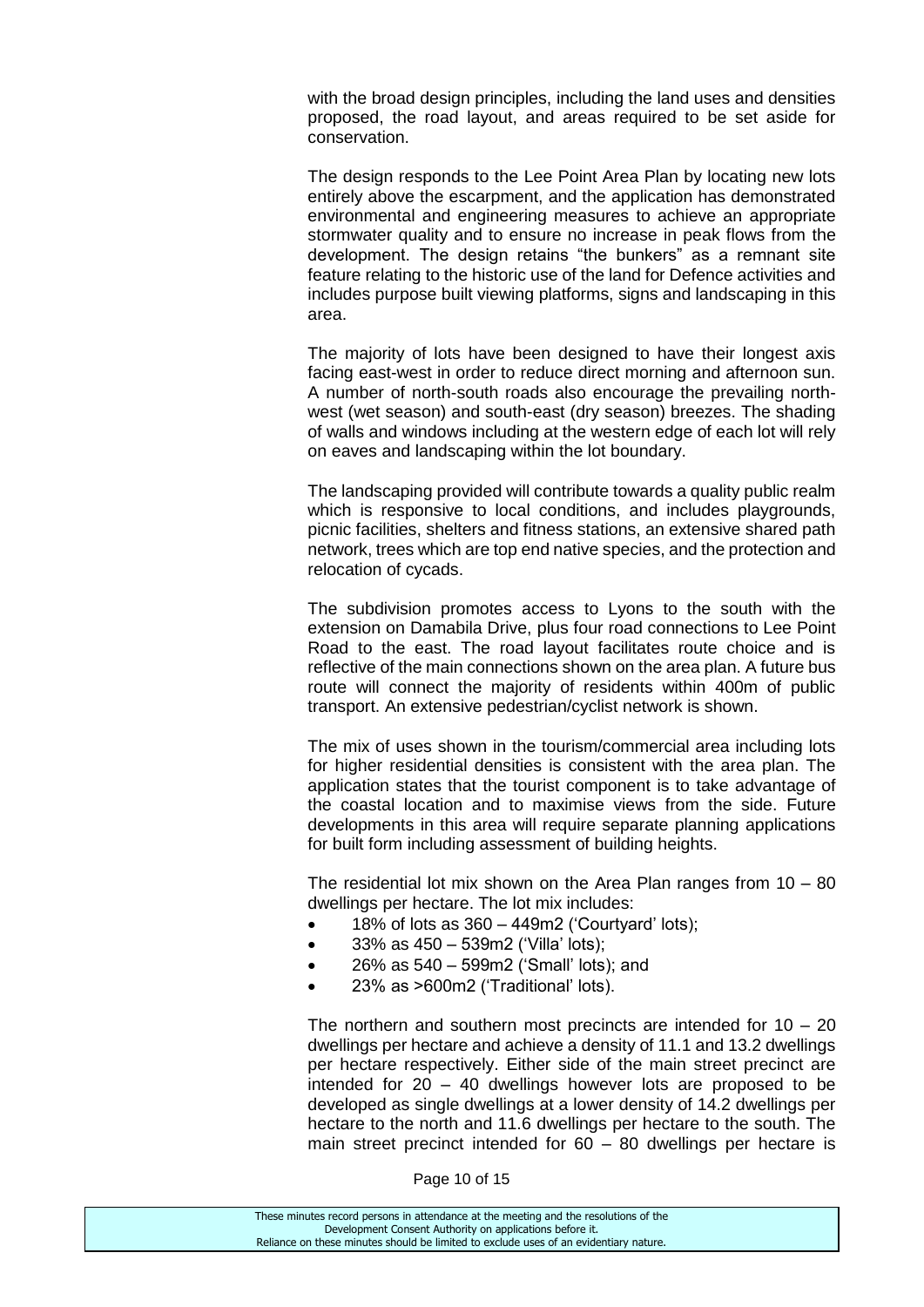calculated at 56.6 dwellings per hectare using the highest number of storeys and densities allowed. Overall, the densities are proposed at a lower rate than anticipated by the Area Plan. At the south of the subdivision, a row of lots mirror the density and size of existing lots where adjacent to Lyons.

The land located in Zone CN includes a new single pedestrian access to Casuarina Beach, plus existing walking and mountain bike paths to be upgraded. Part of Zone CN also includes stormwater infrastructure. The design includes a boundary fence to restrict access to the conservation area.

It is noted that zone normalisation is required following the completion of the subdivision, and a condition precedent requiring a proposed zoning plan is therefore included on the permit.

2. The development accords with the detailed subdivision requirements of Clauses 11.2.1 (Site Characteristics in Residential Subdivisions) and 11.2.2 (Infrastructure and Community Facilities in Residential Subdivisions), including the provision of 19.5% public open space within 400m walking distance from all dwellings. The provision of public open space well exceeds the minimum required by the Planning Scheme of 10% of the subdivision area.

Non-compliances were found when assessed against Clause 11.2.3 (Lot Size and Configuration in Residential Subdivisions). The purpose of Clause 11.2.3 is to ensure residential subdivisions contain lots of a size, configuration and orientation suitable for residential purposes. All lots less than  $600<sup>m²</sup>$  are noted as complying with the minimum building envelopes. For lots over 600m<sup>2</sup>, minimum lot sizes 20m x 24.5m are required to meet the minimum building envelopes, and larger lot sizes on street corners. A total of 49 lots were assessed as not complying with the minimum building envelopes.

In accordance with Clause 2.5 of the Planning Scheme, the consent authority may grant a variation to this clause provided it is satisfied that special circumstances can be identified to justify the variation sought. The circumstances determined with this variation include, that most of these lots have been designed with a frontage of 18m minimum rather than 20m, and that this is consistent with other successful urban development examples in the Darwin and Palmerston area, with these dwellings being able to be sufficiently accommodated. A small number of lots would comply if they fell within the  $450m^2 - 600m^2$  size range however have an increased length, or otherwise have an irregular lot shape and the margin of non-compliance generally relates to a small corner portion only. All lots are determined to provide adequate areas for the construction of a dwelling and private open space.

3. Pursuant to section 51(e) of the *Planning Act*, the consent authority must take into consideration any submissions made under Section 49, and any evidence or information received under section 50, in relation to the development application.

Page 11 of 15 One public submission made under Section 49 was received in relation to the application and a further 19 interested parties provided comment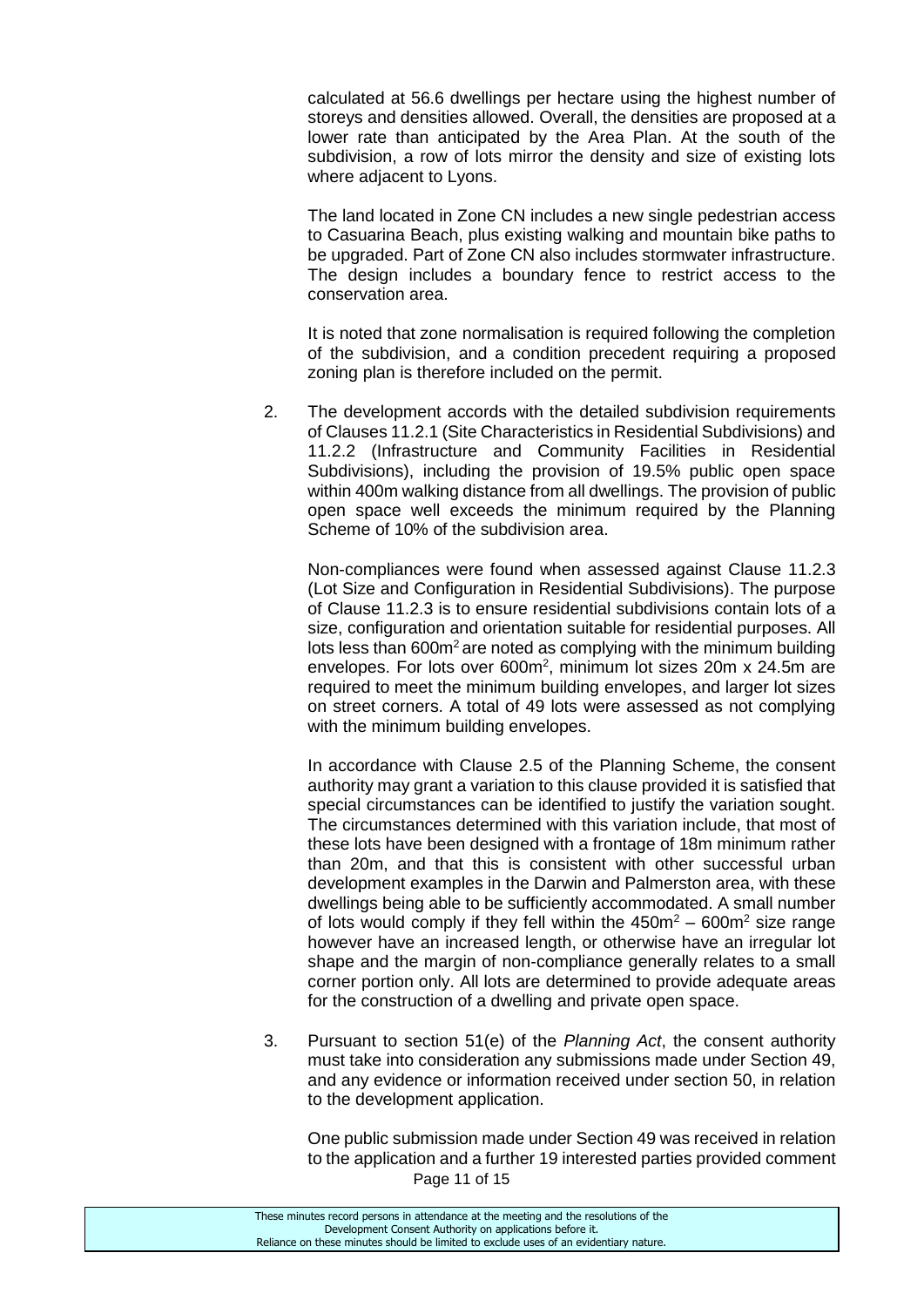in relation to the application after the exhibition period had ended. The consent authority accepted and considered those comments after the exhibition period, including the opportunity to address the consent authority in person at the public hearing of the application. The consent authority also notes that the inclusion of the Lee Point Area Plan in the Planning Scheme, as well as the environmental assessment process, both allowed the opportunity for public comment.

All submissions and comments have been read in detail and form an important part of the assessment process. Compliance with the Planning Scheme has been discussed in reasons 1 and 2 above and the proposed development is fully compliant with the applicable requirements other than seeking a variation to the building envelope requirements for 49 lots, which is found to not compromise the future development of these lots. The maximum residential densities are noted as being lower than those shown for the broader land use planning for the area. The future development on land in the main street precinct, including on lots shown for tourist commercial uses, will require the further consent of the authority and will provide opportunity for public comment on those applications.

Many of the comments received relate to environmental concerns/impacts and these have been considered in detail through the environmental assessment process. The conditions included on the permit in response to the EPA Assessment Report and other service authority comments are considered to address a number of the matters raised by interested parties.

4. Section 51 of the *Planning Act* provides that a consent authority must, in considering a development application, take into account (g) if a public environmental report, or an environmental impact statement, has been prepared or is required under the *Environmental Assessment Act* in relation to the proposed development – the report or statement and the results of any assessment of the report or statement under the Act.

The EPA has provided an Assessment Report on the proposal together with the proposed development to the east of Lee Point Road, assessed at the level of an Environmental Impact Statement (EIS). The Assessment Report included consideration of public and agency comment, regard to key environmental factors, activities that are likely to impact the existing environment, the potential environmental impacts and risks, and the significance of those impacts and risks, and the potential avoidance or minimisation/mitigation measures to reduce potential impacts and risks to acceptable levels and to meet EPA objectives.

The process undertaken by the EPA was extensive and thorough. The consent authority relies on the report and recommendations made in determining this application with regard to environmental matters.

These minutes record persons in attendance at the meeting and the resolutions of the Development Consent Authority on applications before it. Reliance on these minutes should be limited to exclude uses of an evidentiary nature.

#### Page 12 of 15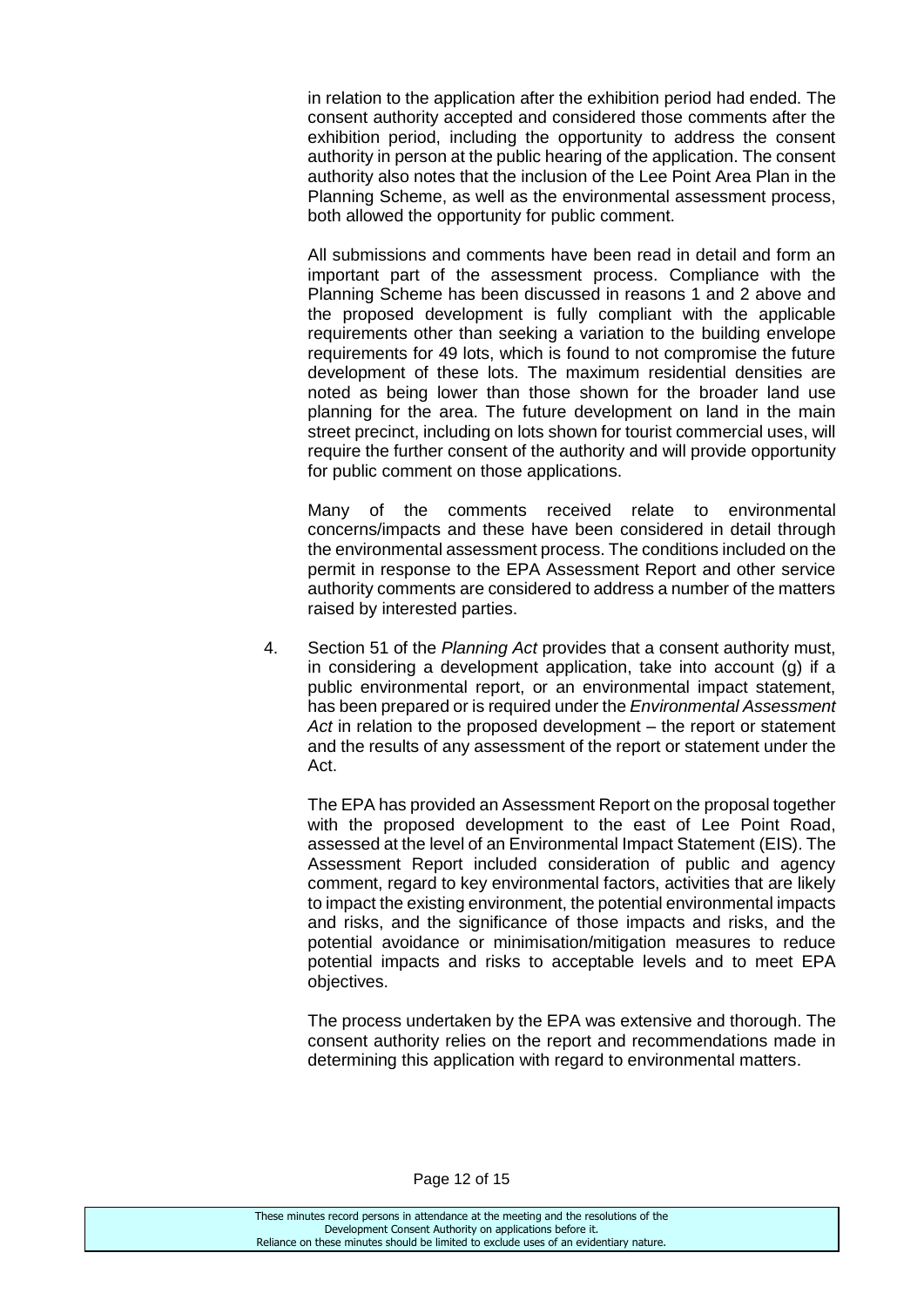The Assessment Report states that the development could proceed if all recommendations are implemented, and also that the environmental commitments, safeguards and recommendations detailed in the EIS, the Assessment Report and the final management plans be implemented to deliver acceptable environmental outcomes. The assessment including the 15 recommendations have been addressed as part of this assessment and conditions have been included on the permit relating to monitoring of shorebirds, restricting lighting to protect turtles, construction management including dust, noise and vibration and the broader communication of construction with stakeholders, protection from biting insects, plus offsets required by the Australian Government relating to the impact to the black-footed tree-rat.

The consent authority also notes that the proposal requires separate approval under the *Environment Protection and Biodiversity Conservation Act.*

5. Section 51(n) of the *Planning Act* requires the consent authority to take into consideration the potential impact on the existing and future amenity of the area in which the land is situated.

The subdivision will result in a change to the amenity of the local area, as the land is currently undeveloped. The subdivision accords with the broader strategic planning of the area, and is determined to be consistent with the intended future amenity of the area, in terms of the land uses, densities, open space and road layout.

The development is adjacent to the Casuarina Coastal Reserve and restricts access to the Reserve to just one location to reduce its impact. A 21.95ha parcel is zoned CN, will largely remain unchanged, and is intended to be included as part of the Reserve.

Along the frontage to Lee Point Road, the subdivision includes a 6m wide linear open space corridor. The landscape plans identify this area and the Lee Point Road reserve adjacent as including landscaping and aluminium vertical slat fencing along rear lot boundaries. The road reserve adjacent is intended to provide a 3m shared path.

6. Pursuant to section 51(k) of the *Planning Act,* the consent authority must take into consideration the public facilities or public open space available in the area in which the land is situated and the requirement, if any, for the facilities, or land suitable for public recreation, to be provided by the developer.

Page 13 of 15 Clause 11.2.2 (Infrastructure and Community Facilities in Residential Subdivision) of the Planning Scheme states that residential subdivision design should provide a minimum of 10% of the subdivision area as public open space. The subdivision provides a total of 19.5% of public open space, and also all dwellings are within 400m walking distance of public open space. Whilst the entrance park and part of the coastal buffer at the south-west are proposed as dual purpose open space / detention basins, the landscaping plans show this area is unencumbered by drains, and comprises a shallow, flat grassed area which can be used for active or passive recreation. The majority of open space areas are bound by road frontages, with only three areas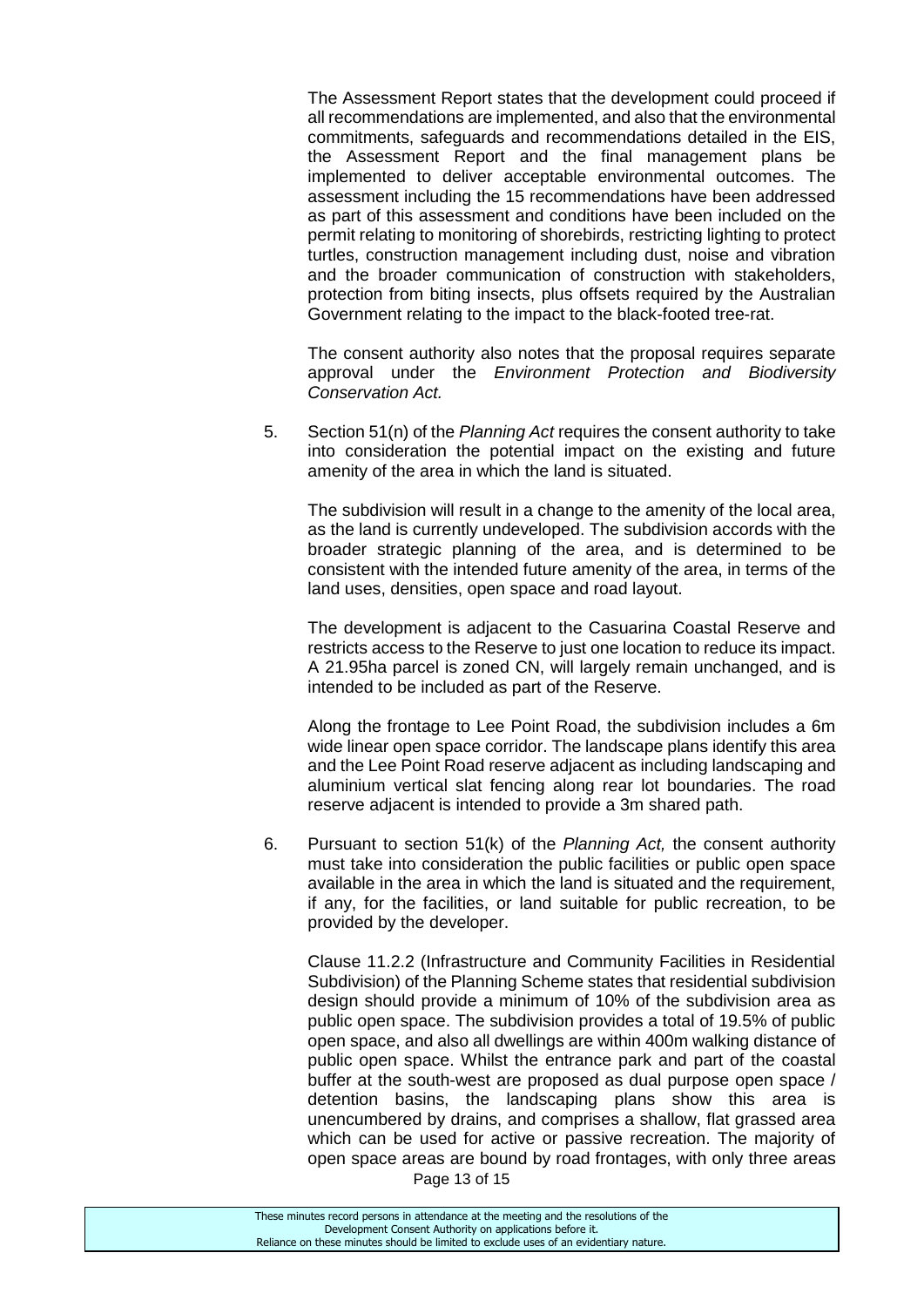where open spaces are also directly adjacent to residential lot boundaries (at the local park, the entrance park, and at part of the larger coastal reserve at the northern part of the subdivision). The areas where open spaces are adjoining residential lots, the entire open space area is still visible with clear views from the street frontages. The development is also proposed to occur in two or more stages, with the development of the entrance park forming part of stage 1.

The consent authority notes that the Lee Point Area Plan provides guidance for the public facilities required for the area to the east of Lee Point Road. The applicant has provided advice that the subdivision to the east of Lee Point Road is intended to include land for a new public school, public playing fields and a community centre.

7. Pursuant to section 51(j) of the *Planning Act*, the consent authority must take into consideration the capability of the land to which the proposed development relates to support the proposed development and the effect of the development on the land and on other land, the physical characteristics of which may be affected by the development. Also, Pursuant to section 51(m) of the Planning Act, the consent authority must take into account the public utilities or infrastructure provided in the area in which the land is situated, the requirement for public facilities and services to be connected to the land, and the requirement, if any, for those facilities, infrastructure or land to be provided by the developer for that purpose.

The land is determined to be capable of supporting the subdivision. The subdivision responds to the biting insect buffers, the location of the conservation reserve and the specific stormwater design measures requested by the Area Plan to minimise the risk of impact. The application includes demonstration of environmental and engineering measures to achieve an appropriate stormwater quality and to ensure no increase in peak flows discharging from the subdivision. Conditions are included on the permit to ensure the detailed stormwater design meets the requirements of the relevant authorities.

The design avoids the steeply sloping areas along the western edge, and the small portion of land at the southwestern corner which is identified as being located within the primary storm surge zone. Where lots are proposed, the land has an approximate gradient of 3% which is not considered excessive, and a condition is included on the permit for the submission of site earthworks plans demonstrating that excessive cut/fill/retaining walls have been avoided.